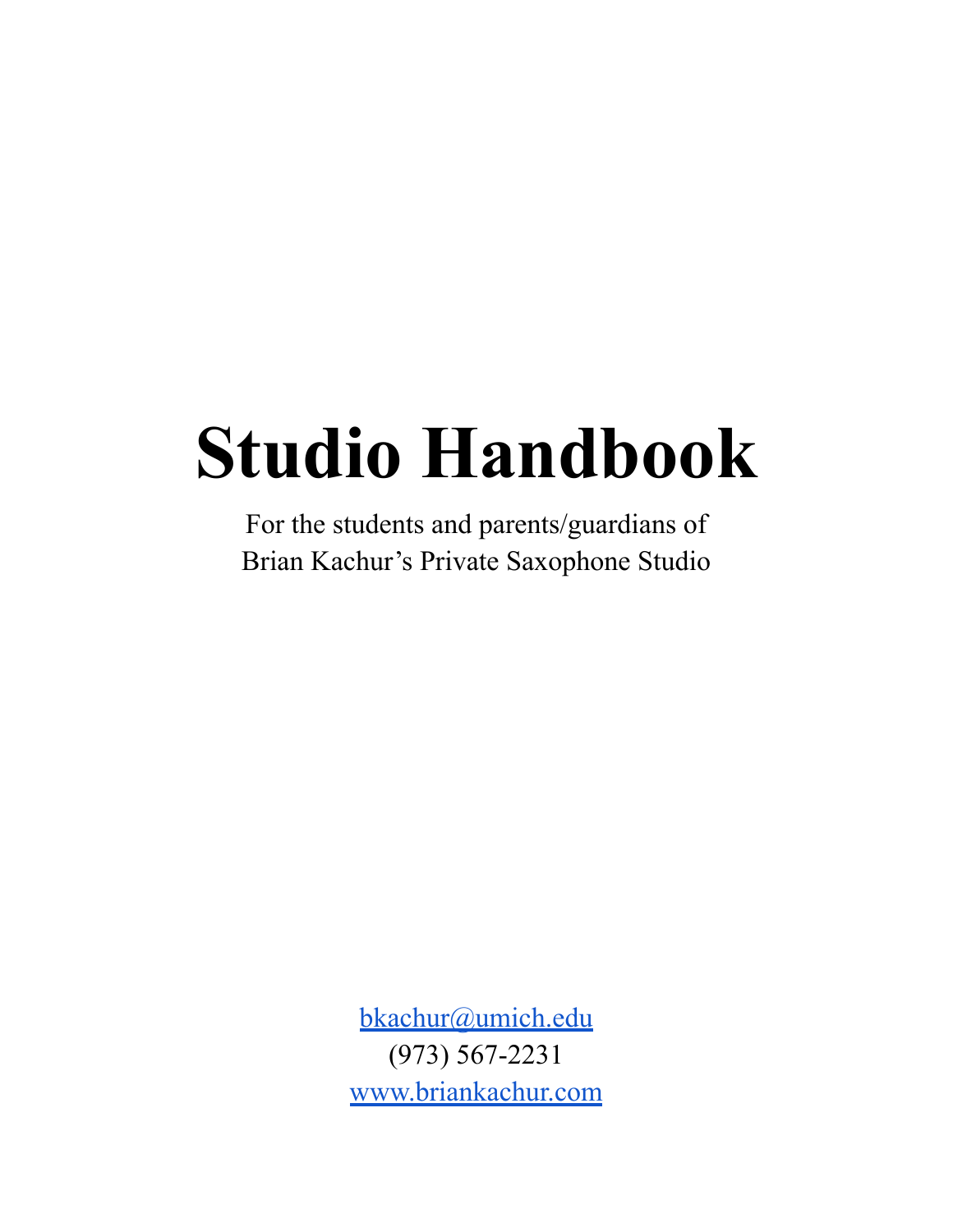Brian Kachur 2414 Bishop Street, Apt. 12 Ann Arbor, MI 48105 [bkachur@umich.edu](mailto:bkachur@umich.edu) (973) 567-2231 [www.briankachur.com](http://www.briankachur.com)

Dear Parents/Guardians and Students,

Thank you for your interest in my private saxophone studio! Teaching saxophone is one of my life's passions, and I look forward to working with you all and helping you develop as a musician. Whether you are just starting out on the saxophone or looking to audition for a university music program, I will do my very best to guide you towards achieving your musical goals.

Throughout our lessons together, we will cover many topics, including but not limited to: posture and hand position, technique, sound and flexibility, articulation, rhythm, intonation, style and expression, music theory, music history, and practice techniques. Building a solid foundation of fundamentals on the saxophone is essential to making improvements, and I make sure to cover these crucial subjects with both beginning and advanced students alike. Working on these elements of musicianship will allow you to reach your potential as a well-rounded saxophonist and musician.

Throughout this handbook you will learn more about me as a musician and educator, understand my rates and lesson policies, and gain insight into some lesson outlines and curriculum. These policies are mainly to keep myself, as well as students and parents on the same page about scheduling, payment, and commitments. Please do not hesitate to let me know if you have any questions or concerns!

I look forward to working with you all!

Musically yours,

Brian Hoden

Brian Kachur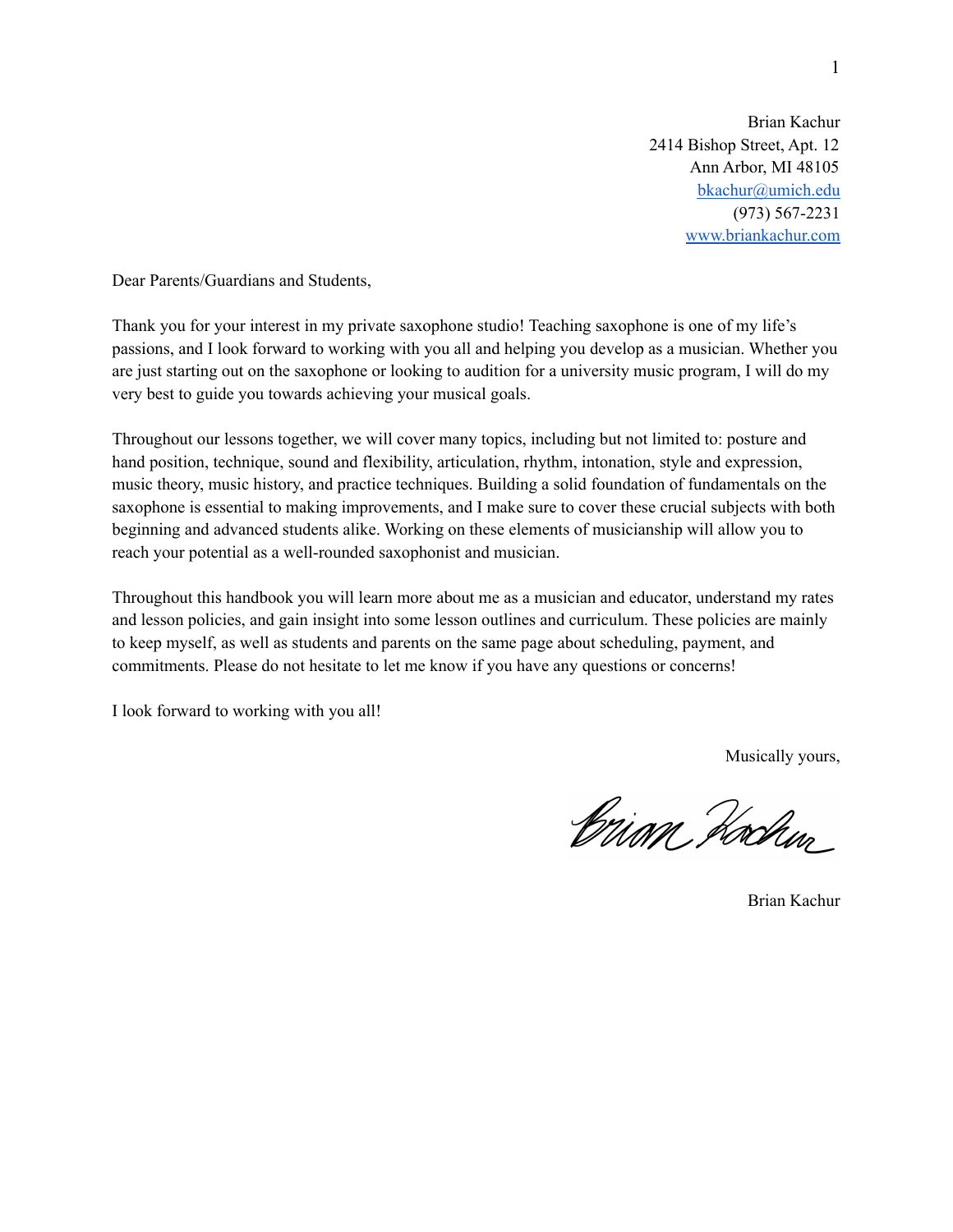## **About Me**

I am originally from Pompton Lakes, NJ and graduated from Pompton Lakes High School. During my time in high school, I was a member of various honor ensembles, including having earned First Chair Alto Saxophone in the North Jersey Region Band in 2017, New Jersey All-State Band in 2016 and 2017, NAfME All-Eastern Band in 2017, and earning placement into the NAfME All-National Concert Band in 2016. These opportunities gave me much experience in preparing for auditions and performing for others, which led me to pursue a Bachelor's Degree, and now finishing a Master's Degree, in Saxophone Performance from the University of Michigan.

At the University of Michigan, I have studied classical saxophone with Dr. Timothy McAllister, an internationally-acclaimed, GRAMMY Award-Winning saxophonist. I have also done some jazz studies with Dr. Andrew Bishop. I have performed with multiple large ensembles including the U-M Symphony Band, Jazz Lab Ensemble, Digital Music Ensemble, Saxophone Ensemble, and the University Symphony Orchestra. Additionally, I have studied clarinet with DMA Pre-Candidate Emily Ji.

As a chamber musician, I have performed with two award winning saxophone quartets. Cerulean Quartet (2017-2020) and Aero Quartet (2020-Present). Aero Quartet has recently earned numerous awards in 2021, including winning the Gold Medal at the Fischoff National Chamber Music Competition in the Senior Wind Division, 1st Prize at the Music Teachers' National Association Chamber Music Competition, New Orleans ChamberFest Competition, and the University of Michigan Briggs Chamber Music Competition. I am also a member of Invictus Duo, a saxophone duo which focuses on commissioning new music by modern composers. This duo has presented performances and masterclasses in both Phoenix, AZ and Las Vegas, NV.

As a soloist, I have participated in various solo competitions. I was recently named a winner of the 2022 University of Michigan Concerto Competition. I have also earned 2nd Prize in the New Jersey Wind Symphony Youth Soloist Competition, and was named a Semi-Finalist in the 2020 North American Saxophone Alliance Collegiate Solo Competition. I have also studied saxophone at summer festivals including the 2018 Great Plains Saxophone Workshop in Norman, OK, the 2019 Arosa Music Academy in Arosa, Switzerland, and the 2021 Avaloch Farm Music Institute in Boscawen, NH.

As an educator, I teach private students regularly both in-person and virtually over Zoom. I have experience in teaching students young and old, as well as beginners and advanced college students. I have worked with multiple educational programs including West Bloomfield High Schools and Middle Schools in West Bloomfield, MI, and Discovery Middle School in Canton, MI. I have also participated in education programs such as the West Milford Concert Band Academy in West Milford, NJ, and the Ypsilanti Youth Orchestra in Ypsilanti, MI. I regularly give guest performances to elementary and middle school students, and always aim to help my students improve as much as possible while also enjoying playing the saxophone.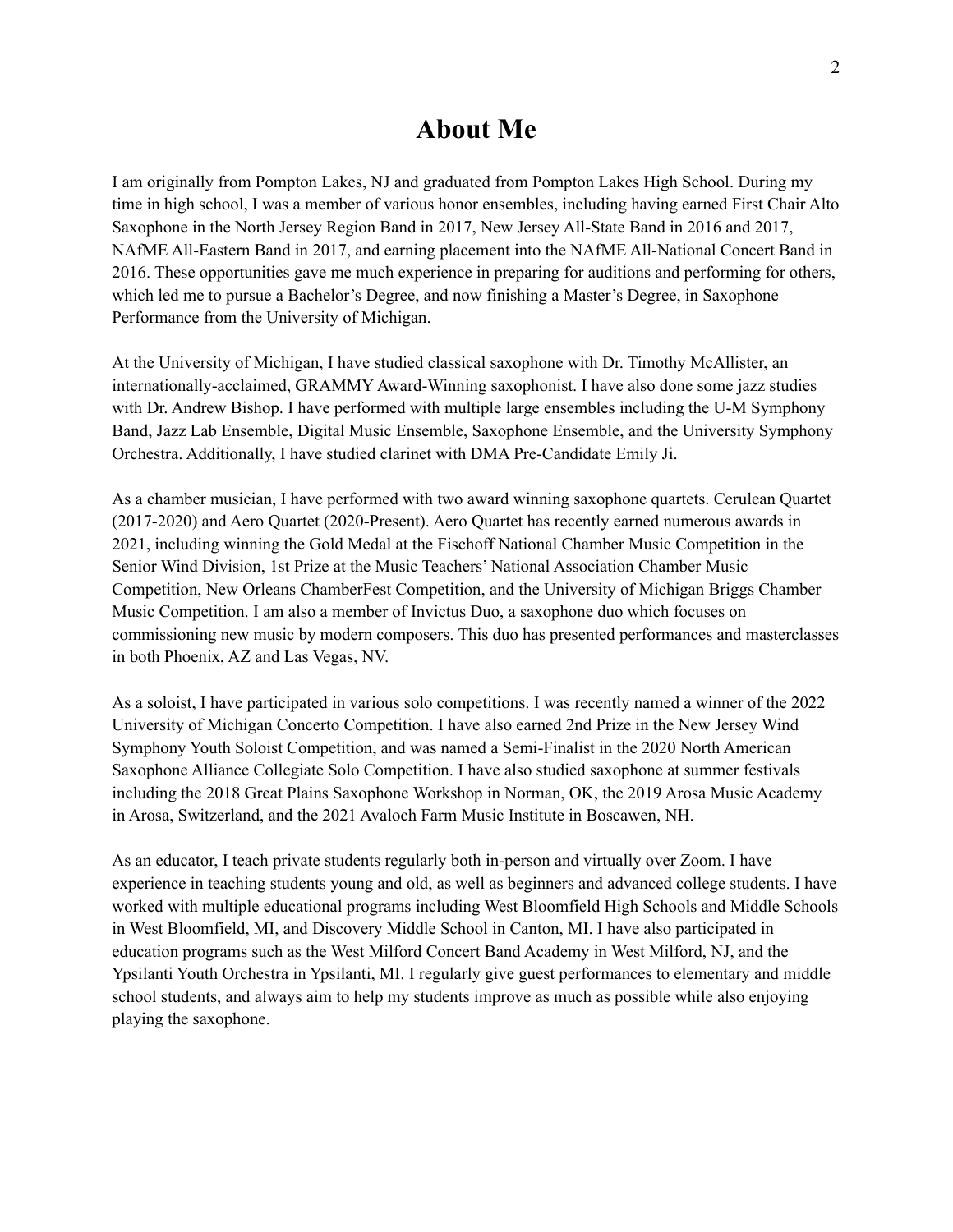## **Studio Policies**

#### **Lesson Rates**

My starting rates are the following:

-\$50.00 for a 60-minute lesson (recommended)

-\$30.00 for a 30-minute lesson

These starting rates appropriately reflect my status as a teacher in terms of experience and my degree-holding status. However, I understand that financial situations differ from family to family, so I am happy to consult with each family to come up with a plan that suits both of our financial situations. For any students that I teach in person, I may be able to travel to the student's school or home for lessons; however due to travel costs, this may add an extra \$5.00-10.00 depending on the distance from my home.

#### **Payment**

Lesson payments can be made in cash, check, or electronically (preferred), with Venmo (@Brian-Kachur) or Paypal (bkachur@optonline.net). Virtual lesson payments must be made electronically. Lessons can be paid on an individual basis, or lesson package plans can be requested (i.e. paying on a monthly basis). A \$10.00 late fee will be added if payment is more than one week late.

#### **Scheduling**

It is recommended that students take lessons on a weekly basis to get the most out of their time studying with me, while also getting to work on their goals regularly. Students can take more than one lesson per week if scheduling for all parties allows it. Students are not required to take lessons every week, however keeping to a regular pattern will keep students motivated and working towards achieving their goals in the best way possible. I will aim to find a regular time each week to schedule lessons for each student, however this may not always be possible. Some months may require scheduling on a lesson-by-lesson basis.

#### **Canceled/Missed Lessons**

If a lesson is canceled or missed without having given me at least 24 hours notice, no refund or makeup lesson will be given and the full lesson price must be paid. This is to ensure that I am paid for the time that I reserve in my schedule for lessons. Obviously, emergencies do occur and things happen. If a lesson needs to be canceled less than 24 hours in advance, it should only be for serious emergencies such as a death in the family or an illness for which documentation such as a doctor's note can be provided.

#### **Rescheduled Lessons**

Lessons that are canceled in advance with more than 24 hours notice can be rescheduled at no extra cost. Please aim to let me know as soon as you know you will have a conflict so I can optimally adjust my schedule to fit in a new lesson time.

#### **Tardiness**

Students should be expected to be on time for all lessons (instrument ready to play at the scheduled time). When discussing availability, please try to account for some time to warm up or at least set up so that we can start on time. Please let me know if you are running late, especially if you will be more than 5 minutes late. If we start late, I may not always be able to finish the full lesson time depending on my schedule. However, I understand that tardiness can go both ways, so I will do my best to be on time and will let you know if I am running late as well.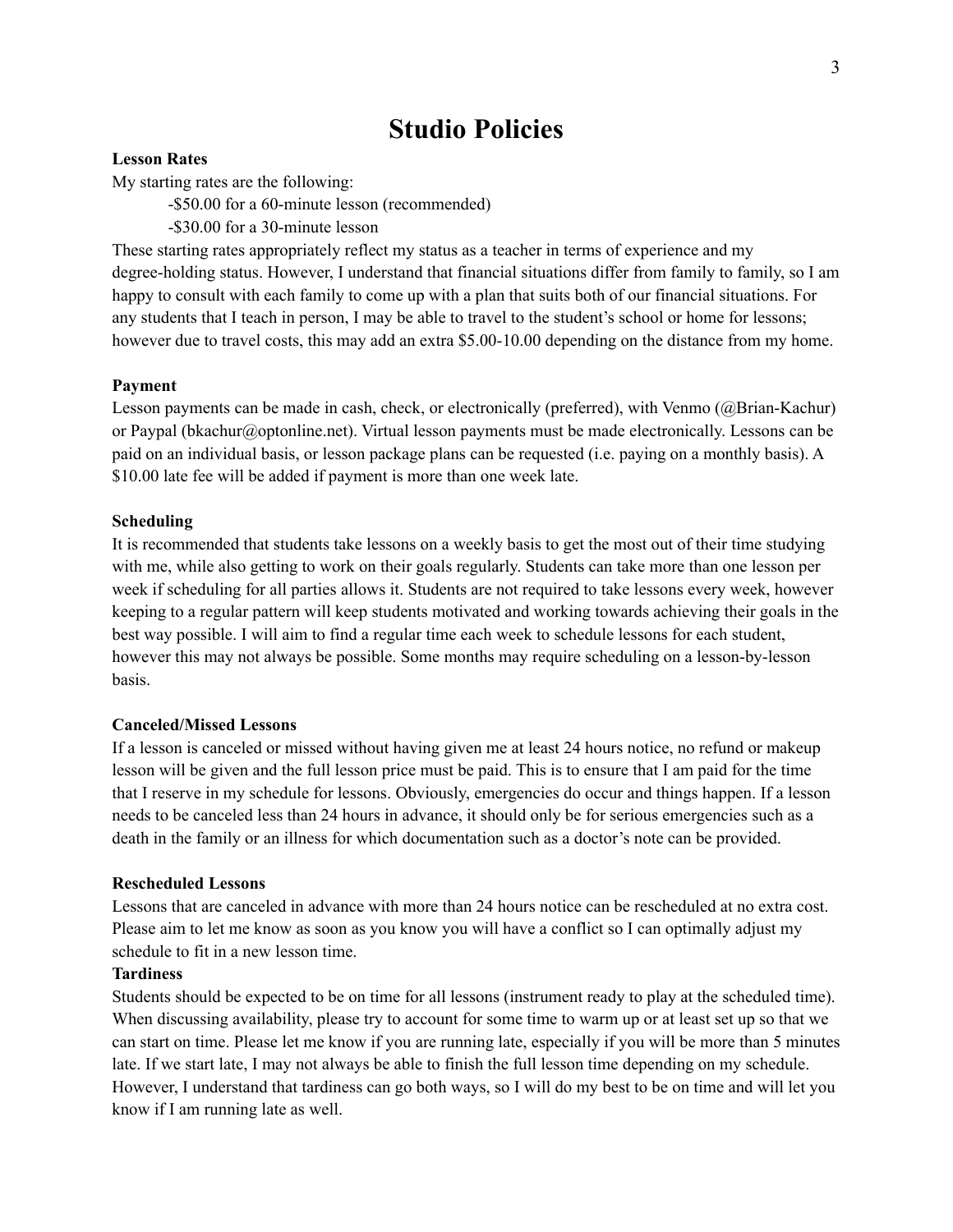#### **Terminating Lessons**

Feel free to contact me with any concerns about continuing taking lessons, whether it be logistical or financial; we can attempt to work out any conflicts as they come up. However, if you do ultimately wish to stop taking lessons at any time, you may request a refund for any lessons that were scheduled and pre-paid for as long as 48 hours notice is given before the next scheduled lesson.

#### **Communication**

Efficient communication is essential to a teacher-parent-student relationship. Whether it be email, text message, or phone calls, I ask that both students and parents contact me through whichever method will be the easiest and quickest to reach them at. This way, scheduling or rescheduling lessons will be easy to do. I will do my best to answer emails and messages as quickly as possible.

#### **Parents in Lessons**

Parents are welcome to sit in on in-person lessons with their child, or on Zoom in virtual lessons. However, I ask that you observe silently or mute your audio/video on Zoom so that we can focus on the lesson materials as much as possible.

#### **Practice**

Students are expected to regularly practice between lessons in order to gain the full benefit of your investment in these private lessons. Practice amounts will depend on the student's ability level, goals, assignments, and expectations. Ideally, a student should play their instrument for a minimum of 20-30 minutes each day to keep their "chops" in shape, but longer practice hours will lead to greater benefit.

It is important to note that the phrase "practice smarter, not harder" applies greatly to music lessons. Practicing with focus, intent, and specific goals for short periods of time will benefit students more than long practice hours of unorganized, distracted practicing. It is recommended that cell phones, laptops, and other electronic devices be turned off or left in another room during practicing to allow for minimal distractions.

#### **Supplies and Materials**

Students should bring a notebook and a pencil to every lesson, as well the music they are working on. I will often send PDF's of music to students via email for them to print out, but students may sometimes have to purchase copies of certain repertoire or method books.

A metronome and tuner would also be very helpful for students' own use. Physical metronomes and tuners can be bought, and sometimes they are sold as a combination item. I recommend ones from the brand Korg. These items are also available electronically as iPhone or iPad apps. Tunable is a great app that has both a metronome and tuner combined into one. While it has been stated above that technology can be distracting, it can also be helpful if used appropriately. Devices can be left on airplane mode to prevent messages or emails from distracting students while practicing.

Students should take proper care of their instruments by having a cleaning swab for their saxophone and neck, and potentially a swab or gentle brush for their mouthpiece. Reeds should be kept in a proper case that holds multiple reeds, such as one made by the D'Addario brand. Reed cases should seal properly so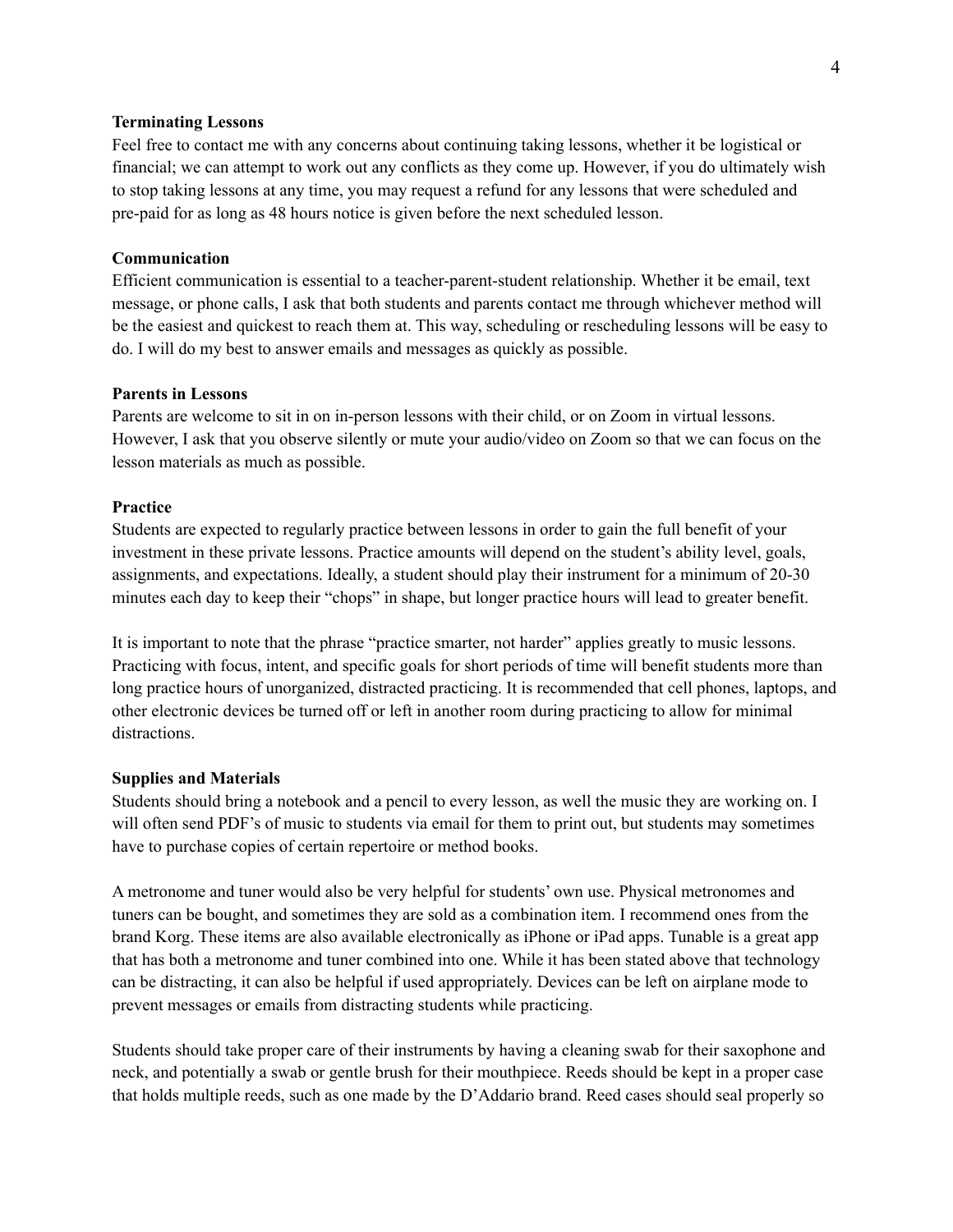that mold does not grow, and so that humidity is kept relatively stable. Reeds should also be rotated in terms of their usage so that they have a longer life-span. For suggestions on upgrading equipment such as saxophone brands, mouthpieces, neck straps, and more, please check out the Saxophone Equipment Resource Guide on the next few pages.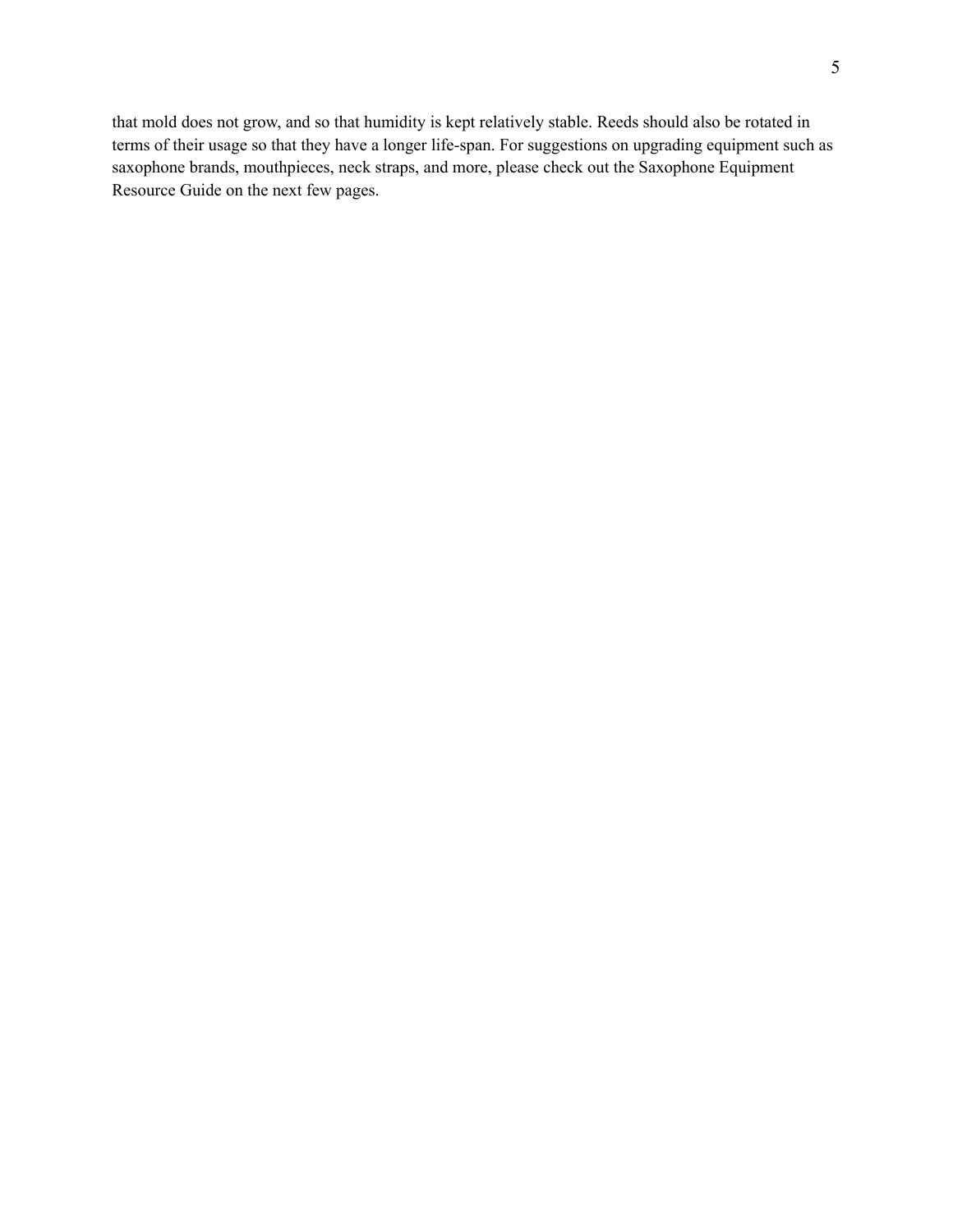### **Saxophone Equipment Resource Guide**

#### **Saxophones (Alto)**

*Beginner/Inexpensive*

-Yamaha YAS-23

-Jupiter (many different models)

-Jean Baptiste (can be found on Amazon, but decent quality for cheapest option)

\*Avoid cheap Amazon brands under \$500… Mendini, Cecilio, etc. If there are white gloves in the case, this is a bad sign. These horns are poorly made and will fall apart/break quickly.

\*Renting from a local music store is a great way to get a quality instrument for a low monthly price.

\*Beginner model instruments are made with lower quality materials and may be more likely to need repairs/maintenance.

*Intermediate*

-Yanagisawa A901 -Yamaha YAS-62

*Advanced/Professional Model*

-Yamaha Custom EX-875/Custom Z -Selmer Serie II, III or Selmer Supreme -Yanagisawa AW01, and other Yanagisawa models (many plating options to choose from)

\*Professional models are hand made with better quality materials, and are more likely to maintain adjustment.

#### **Mouthpieces**

Saxophone mouthpieces come in many shapes and sizes, but the main two things that differ from mouthpiece to mouthpiece are the tip opening (distance between reed and mouthpiece at the very tip) and the chamber (the hollow space inside the mouthpiece that you can see when looking through the bottom). Different size and shape chambers will yield different sounds, dynamic ranges, and levels of resistance.

While a specific model of mouthpiece (i.e. Vandoren Optimum) usually has one style/size of chamber unique to that model (i.e. square shape, round shape, large, small, etc.), that model may have a large range of tip openings (i.e. Selmer S90 has the options of 170, 180, 190, or 200). These openings are often denoted by numbers, letters, or a combination of the two. Smaller tip openings make it easier for the reed to vibrate, requiring harder strength reeds to acquire a balanced sound, while larger tip openings make it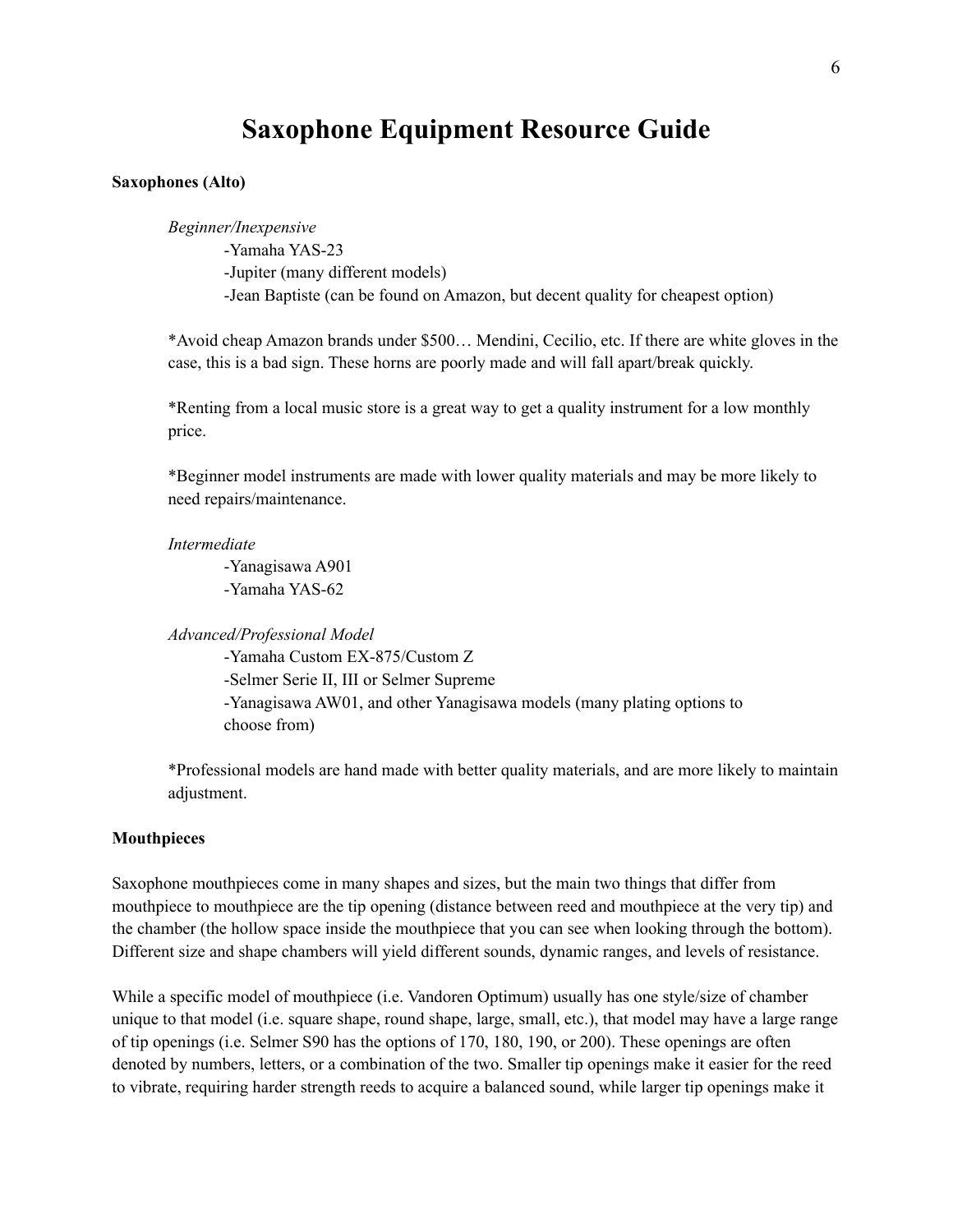harder for the reed to vibrate, requiring softer reeds. Smaller tip openings often can allow the player to play much quieter, while larger tip openings allow players to achieve a much louder and projecting sound.

The mouthpieces listed below fall into the category of "classical" or "concert" mouthpieces. There is a good variety available, but there are also a plethora of "jazz" mouthpieces available which have a much larger range of options in terms of materials, chamber size and shape, tip openings, and other elements. If you are interested in jazz or jazz equipment, we can talk more in lessons!

*Beginner/Inexpensive* -Yamaha 4C -Rico Metalite M5

*Intermediate/Moderate* -Vandoren V5 A28

> -Vandoren Optimum AL3 -D'Addario Reserve 155

#### *Professional*

-Vandoren Profile AP3 -Selmer S80 C\* -Selmer S90 180 -Selmer Concept -Claude Delangle Mouthpiece (Selmer) -Backun "Vocalise" TM1 or TM2

\*Buying a separate mouthpiece is a step up from using the cheap/poor quality stock mouthpiece that comes with most student saxophones. Beginning students will play just as well on the Yamaha 4C (\$30) as they would on the Selmer S90 180 (\$160).

\*The increased price comes from better quality material, difference in dimensions/shape, and hand-made product vs. factory line made. It is better to purchase a cheaper student mouthpiece to start and upgrade when the student reaches a stronger level.

\*Not many options fall into the Intermediate category of mouthpieces. It is usually the case that any mouthpiece from a major brand is considered a professional upgrade, so the only main difference is in price. It is more important to find a mouthpiece with a tip opening that is right for you and your embouchure (even though reed sizes/brands can be experimented with and adjusted/switched), rather than buying the most expensive mouthpiece.

\*Mouthpiece patches (both thin/thick padding) can be purchased to protect the mouthpiece as well as the student's teeth. Vandoren brand are inexpensive and high quality.

\*Certain brands manufacture mouthpieces in different ways than others, resulting in differing levels of consistency. Vandoren mouthpieces are much more similar to each other than Selmers,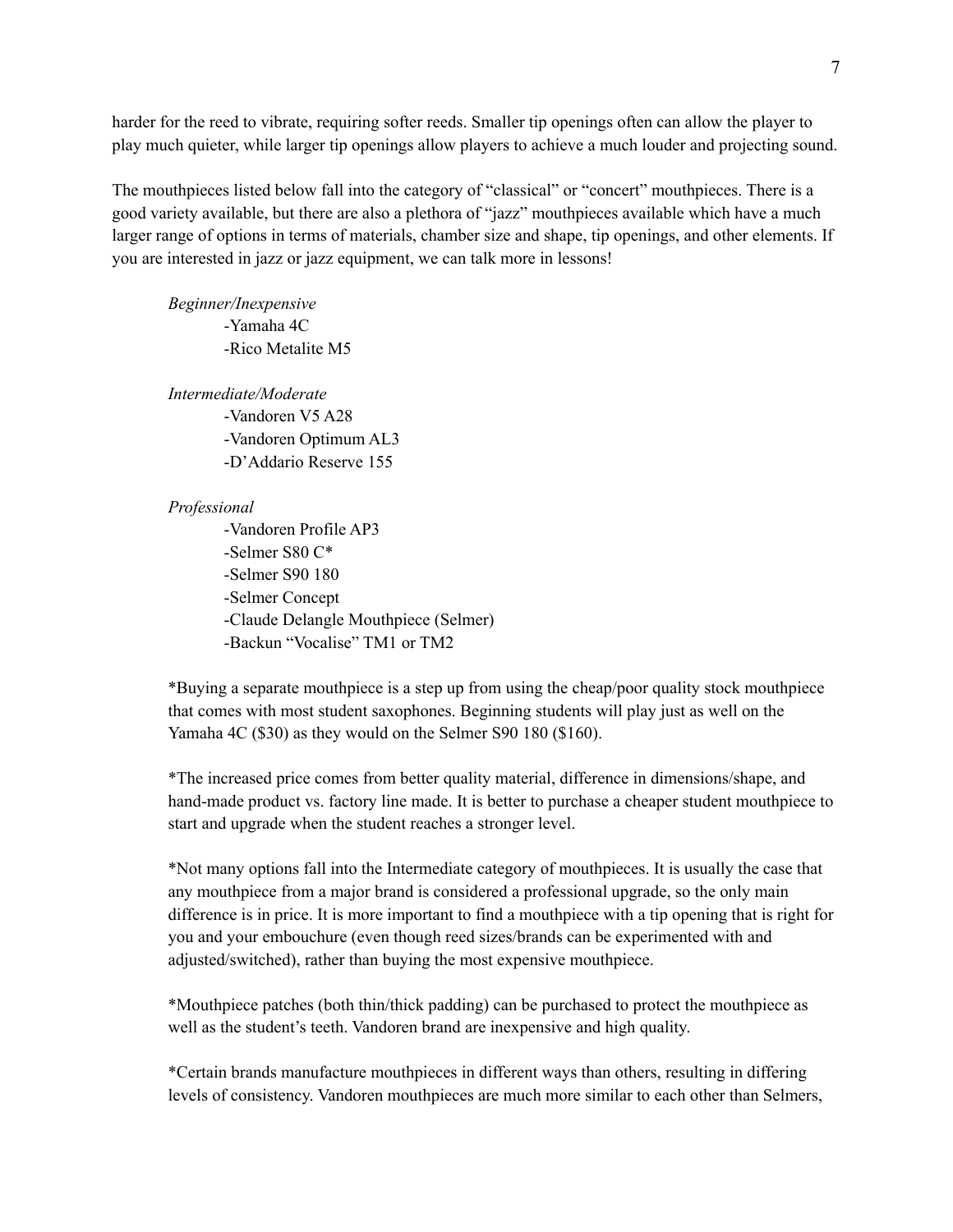so if you try 5 Selmer mouthpieces, they might all play completely different, while 5 Vandoren mouthpieces will feel much more similar across the board. Knowing this, it may be a better decision to purchase mouthpieces after testing multiple out in person first before purchasing. Many music stores will allow you to try mouthpieces in their studio spaces, or even loan them out for short test periods of a few weeks before purchasing. This is often a better option than purchasing one single mouthpiece online without testing it.

#### **Reeds**

*Beginner/Intermediate* -Rico Orange Box -Rico Royal *Advanced* -D'Addario -Vandoren Blue Box

\*Size depends on the student's level, time spent practicing, and mouthpiece size. Many beginners start between size 1.5-2.5, while intermediate and advanced students can move up to 3-3.5.  $\underline{A}$ larger number does not mean a better player. The size of the reed is determined based on both its flexibility, and thickness in the material. The higher the number, the stronger the reed will be, and more air/embouchure strength needed to make a sound.

\*Rico reeds are cheaper and do not last as long, but are more consistent between reeds than the advanced brands. It may be good to buy 2 boxes of slightly different sizes (2.5 and 3) to see which works best for your student.

#### **Ligatures**

*Inexpensive* -Rovner Dark -Bonade -Rico H -Vandoren M/O

#### *Higher-end*

-Rovner Versa -Ishimori -Silverstein -BG France -Bay

\*Ligatures do not make much difference in terms of sound. Metal ligatures tend to have better response than fabric ligatures (like the Rovner), but are less durable/more easily damaged. Any of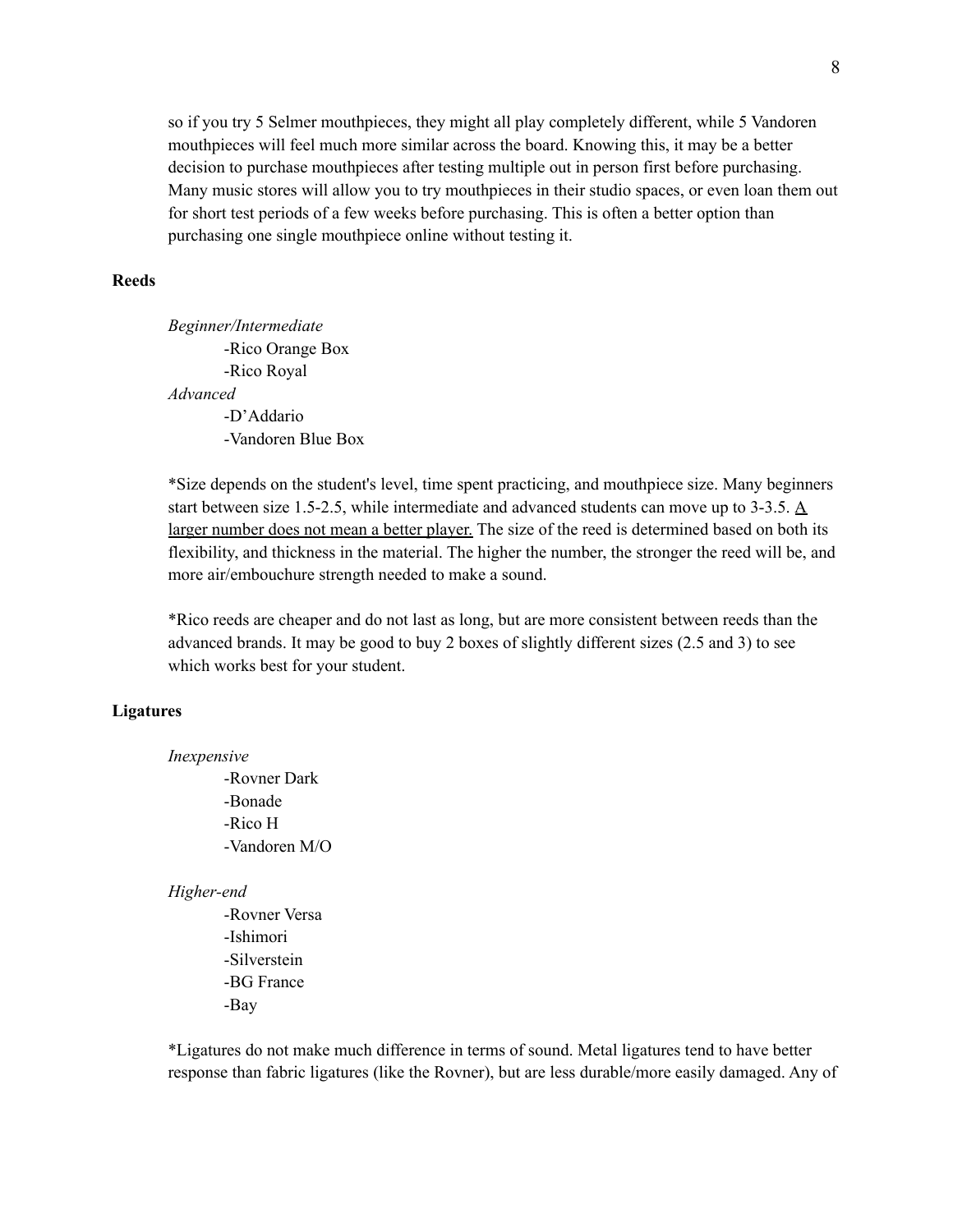these brands will offer the same result with little difference, and the most important factor is if the ligature is sealing the reed onto the mouthpiece.

\*Students with thick neck corks that do not use cork grease often may damage their ligatures when putting the mouthpiece on or when tuning their instrument.

#### **Neck Straps/Harnesses**

\*Students of all levels need quality neck straps or harnesses that work for their bodies. It is important that the neck strap supports the instrument without hurting the student. Some brands, like Neotech, are made of stretchy material. While this can be helpful for marching band, it is not good for concert playing as it does not support the player and can lead to improper posture and holding of the instrument.

\*Look for a neck strap that provides proper padding, a closed strap hook, and is long enough to fit the student for their height and the instrument they are playing (baritone players will need a longer strap than soprano players)

*Good brands (cheapest to most expensive)*

-Rico -BG (strap or harness) -Cebulla (strap) -Oleg (strap or harness) -Ishimori (strap) -Vandoren (strap or harness) -Breathtaking Co. Lithe Strap

#### **Other Equipment**

-Jazz mouthpieces

*Good Brands* -Vandoren (V16 or Java) -Meyer -Jody Jazz (Metal or hard rubber) -Otto Link (Metal or hard rubber) -Berg Larsen (Metal)

\*Jazz mouthpieces are sometimes made of different materials with different size tip openings (the distance between the mouthpiece tip and the reed), which will require different setups. Some are made of metal, and some are made of ebonite (hard rubber). \*These can be much more expensive than mouthpieces, and I would not recommend looking into these unless your student is seriously interested in jazz studies. After finding the right brand and model, the right opening must be found after considering reed strength and material.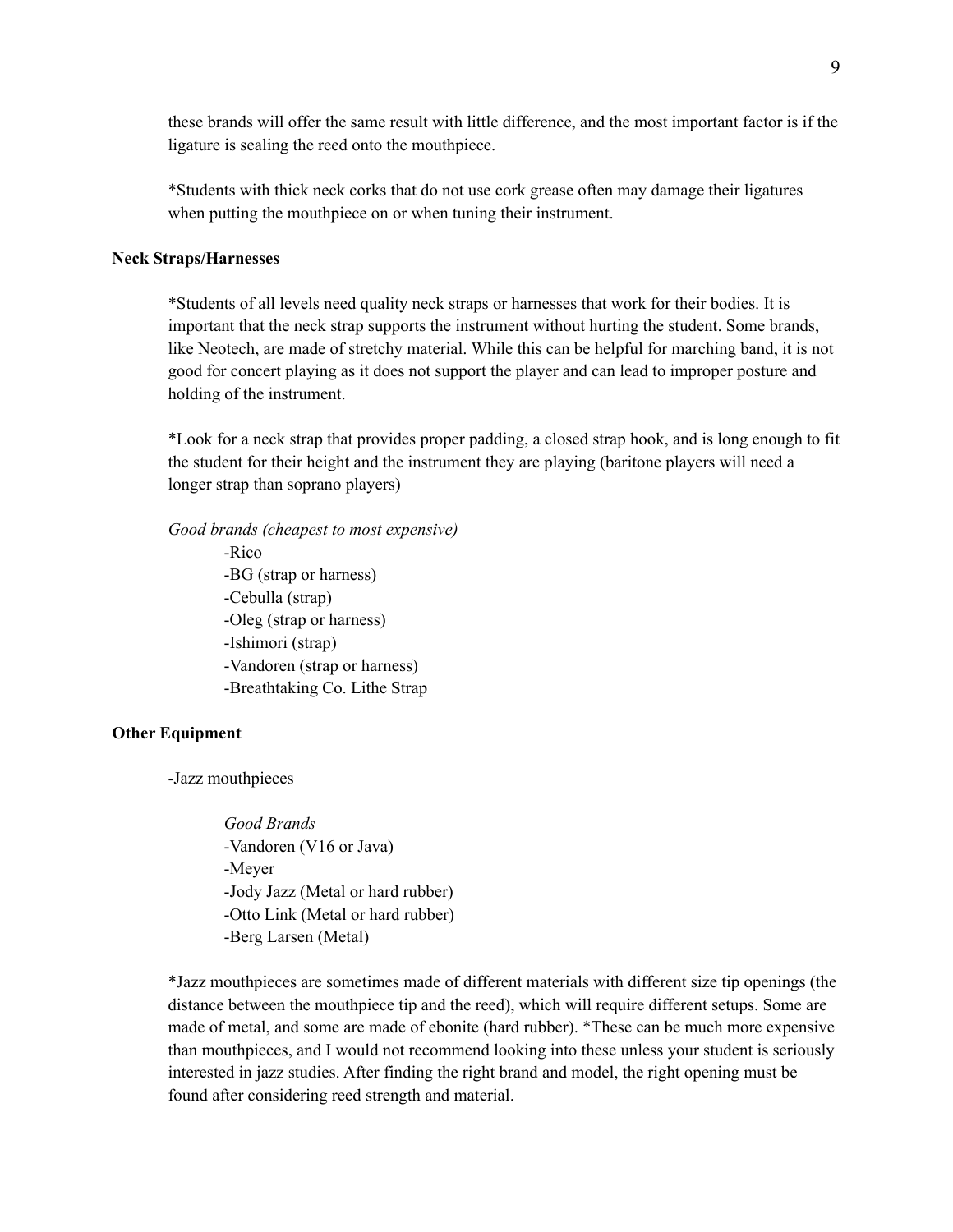#### **"Auxiliary" Saxophones**

\*Many serious students will look into playing other voices of saxophone, from soprano, to tenor and baritone. Here is some information about the auxiliary saxophones.

\*The mouthpieces, ligatures, and reeds listed earlier all transfer over to their soprano, tenor and baritone versions. The variations are slight, but the brands and models are quality for all horns.

#### *Tenor Saxophones*

-Jupiter, Yamaha YTS-62 (beginner/intermediate)

-Yamaha Custom EX-875/Custom Z

-Selmer Serie II or III

-Yanagisawa T991

\*Many schools have tenor saxophones to use, so purchasing a tenor may not be necessary. Also, colleges will only require alto saxophone for university auditions.

#### *Soprano Saxophones*

-Yamaha YSS-475/675 (beginner/intermediate)

-Yamaha Custom EX-875

-Selmer Serie III

-Yanagisawa SW01 and other professional models

\*Some sopranos are one solid straight piece, while others have 2 detachable necks, one straight and one curved. Most beginner sopranos are one solid piece, but more advanced models give students the option to play a curved option.

#### *Baritone Saxophones*

\*Most high schools and colleges will have baritone saxophones to use, and they are much too expensive to be worth purchasing for a high school student. Setups can be from the same as listed for alto. Larger harnesses may be better than neck straps for baritone playing.